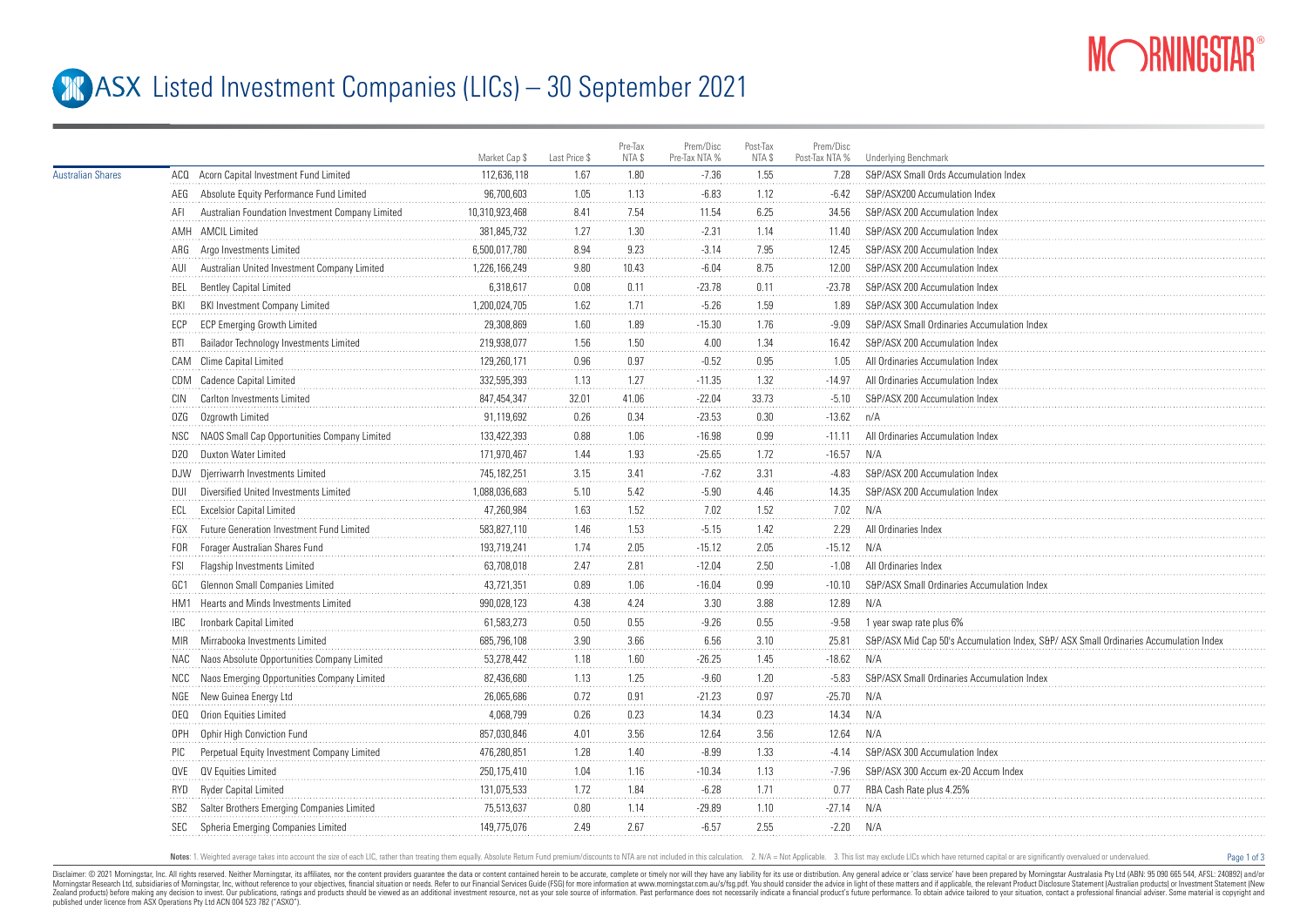

Page 2 of 3

## **ASX** Listed Investment Companies (LICs) – 30 September 2021

|                             |                                                            | Market Cap \$ | Last Price \$ | Pre-Tax<br>NTA \$ | Prem/Disc<br>Pre-Tax NTA % | Post-Tax<br>NTA \$ | Prem/Disc<br>Post-Tax NTA % | Underlying Benchmark                                     |
|-----------------------------|------------------------------------------------------------|---------------|---------------|-------------------|----------------------------|--------------------|-----------------------------|----------------------------------------------------------|
| <b>Australian Shares</b>    | SNC Sandon Capital Investments Limited                     | 113,106,667   | 1.02          | 1.17              | $-12.75$                   | 1.10               | $-7.39$                     | 1 month Bank Bill Swap Rate                              |
|                             | WAM WAM Capital Limited                                    | 2,081,616,490 | 2.37          | 1.98              | 19.88                      | 2.00               | 18.45                       | All Ordinaries Accumulation Index                        |
|                             | WAX WAM Research Limited                                   | 345.618.839   | 1.77          | 1.27              | 38.61                      | 1.26               | 40.12                       | All Ordinaries Accumulation Index                        |
|                             | WLE WAM Leaders Limited                                    | 1.560.528.565 | 1.52          | 1.46              | 3.83                       | 1.43               | 6.29                        | S&P/ASX 200 Accumulation Index                           |
|                             | WMI WAM Microcap Limited                                   | 439,365,442   | 2.12          | 1.78              | 19.30                      | 1.67               | 26.98                       | N/A                                                      |
|                             | WHF Whitefield Limited                                     | 625,524,793   | 5.67          | 5.80              | $-2.24$                    | 5.21               | 8.83                        | S&P/ASX 200 Industrials Accumulation Index               |
|                             | WIC Westoz Investment Company Limited                      | 149,059,890   | 1.12          | 1.31              | $-14.69$                   | 1.26               | $-11.65$                    | n/A                                                      |
|                             | WLS WCM Global Long Short Limited                          | 26,264,309    | 0.69          | 0.85              | $-18.92$                   | 0.78               | $-11.65$                    | N/A                                                      |
| <b>International Shares</b> | <b>BHD</b> Benjamin Hornigold Limited                      | 7,125,796     | 0.30          | 0.36              | $-17.94$                   | 0.36               | $-17.94$                    | N/A                                                      |
|                             | Cordish Dixon Private Equity Fund I<br>CD1                 | 51,888,242    | 1.33          | 1.56              | $-14.74$                   | 1.56               | $-14.74$ N/A                |                                                          |
|                             | Cordish Dixon Private Equity Fund II<br>CD <sub>2</sub>    | 91,615,466    | 1.66          | 2.14              | $-22.43$                   | 2.14               | $-22.43$                    | N/A                                                      |
|                             | Cordish Dixon Private Equity Fund III<br>CD3               | 135,413,430   | 1.88          | 2.51              | $-25.10$                   | 2.51               | $-25.10$                    | N/A                                                      |
|                             | L1 Long Short Fund Limited<br>LSF                          | 1,650,003,919 | 2.72          | 3.08              | $-11.81$                   | 2.81               | $-3.16$                     | S&P/ASX 200 Accumulation Index                           |
|                             | Ellerston Asian Investments Limited<br>EAI                 | 144, 142, 434 | 1.10          | 1.22              | $-9.78$                    | 1.17               | $-6.18$                     | MSCI All Countries Asia Pacific ex Japan Index AUD       |
|                             | VGI Partners Asian Investments Limited<br>VG8              | 454, 145, 245 | 2.04          | 2.48              | $-17.74$                   | 2.48               | $-17.74$                    | N/A                                                      |
|                             | Aurora Global Income Trust<br>AIB                          | 687,533       | 0.10          | 0.10              | 0.00                       | 0.10               | 0.00                        | N/A                                                      |
|                             | Antipodes Global Investment Company Ltd<br>APL             | 555,523,005   | 1.15          | 1.19              | $-3.54$                    | 1.18               | $-3.29$                     | N/A                                                      |
|                             | Future Generation Global Investment Company Limited<br>FGG | 622,821,163   | 1.59          | 1.77              | $-10.68$                   | 1.62               | $-1.95$                     | MSCI World Index AUD                                     |
|                             | Fat Prophets Global Contrarian Fund Ltd<br>FPC             | 53,260,714    | 1.24          | 1.36              | $-9.34$                    | 1.30               | $-4.96$                     | N/A                                                      |
|                             | <b>Global Masters Fund Limited</b><br>GFI                  | 27,344,055    | 2.55          | 3.08              | $-17.29$                   | 2.58               | $-1.01$                     | S&P 500 US Index                                         |
|                             | Global Value Fund Limited<br>GVF                           | 205,001,968   | 1.19          | 1.23              | $-3.60$                    | 1.16               | 2.41                        | BBSW 1 year swap rate plus 4%                            |
|                             | Pengana International Equities Limited                     | 362,493,591   | 1.42          | 1.48              | $-4.13$                    | 1.43               | $-0.52$                     | N/A                                                      |
|                             | Lowell Resources Fund<br>I RT                              | 42,547,913    | 1.45          | 1.86              | $-21.99$                   | 1.86               | $-21.99$                    | N/A                                                      |
|                             | Lion Selection Group Limited<br>I SX                       | 66,062,159    | 0.44          | 0.65              | $-31.99$                   | 0.63               | $-29.71$                    | N/A                                                      |
|                             | MEC Morphic Ethical Equities Fund Limited                  | 68,700,309    | 1.30          | 1.50              | $-13.94$                   | 1.38               | $-6.14$                     | MSCI All Countries World Daily Total Return Net Index AU |
|                             | MMJ MMJ Group Holdings Limited                             | 17,936,411    | 0.08          | 0.18              | $-55.53$                   | 0.16               | $-52.32$                    | N/A                                                      |
|                             | MGF Magellan Global Fund - Closed Class Units              | 2,950,922,495 | 1.74          | 1.94              | $-10.66$                   | 1.94               | $-10.66$                    | N/A                                                      |
|                             | MFF MFF Capital Investments Limited                        | 1,684,382,968 | 2.96          | 3.37              | $-12.11$                   | 2.87               | 3.24                        | N/A                                                      |
|                             | Pengana Private Equity Trust<br>PE1                        | 348,119,013   | 1.45          | 1.47              | $-1.43$                    | 1.47               | $-1.43$                     | n/A                                                      |
|                             | PM Capital Global Opportunities Fund Limited<br>PGF        | 581,260,923   | 1.49          | 1.66              | $-10.05$                   | 1.48               | 0.35                        | MSCI World Net Total Return Index AUD                    |
|                             | PMC Platinum Capital Limited                               | 413,366,016   | 1.41          | 1.62              | $-13.00$                   | 1.55               | -9.19                       | MSCI All Country World Net Index                         |
|                             | PM Capital Asian Opportunities Fund Limited<br>PAF         | 61,808,769    | 1.08          | 1.11              | $-3.03$                    | 1.09               | $-1.27$                     | MSCI All Country Asia ex-Japan Net Index AUD             |
|                             | Platinum Asia Investments Limited<br>PAI                   | 402,009,894   | 1.10          | 1.23              | $-11.22$                   | 1.18               | -7.49                       | MSCI All Country Asia ex Japan Net Index AUD             |
|                             | Regal Funds Management Limited<br>RF1                      | 536,645,007   | 4.63          | 3.78              | 22.49                      | 3.78               | 22.49                       | MSCI All Country Asia ex Japan Net Index AUD             |
|                             |                                                            |               |               |                   |                            |                    |                             |                                                          |

Notes: 1. Weighted average takes into account the size of each LIC, rather than treating them equally. Absolute Return Fund premium/discounts to NTA are not included in this calculation. 2. N/A = Not Applicable. 3. This li

Disclaimer: © 2021 Morninostar, Inc. All rights reseved, Neither Morninostar, its affiliates, nor the content providers quarantee the data or content consined herein to be accurate, complete or timely nor will they have an Morningstar Research Ltd, subsidiaries of Morningstar, Inc, without reference to your objectives, financial stuation or needs. Refer to our Financial Services Guide (FSG) for more information at www.morningstar.com.au/s/fs Zealand products) before making any decision to invest. Our publications, ratings and products should be viewed as an additional investment resource. not as your sole source of information. Past performance does not necess published under licence from ASX Operations Pty Ltd ACN 004 523 782 ("ASXO").